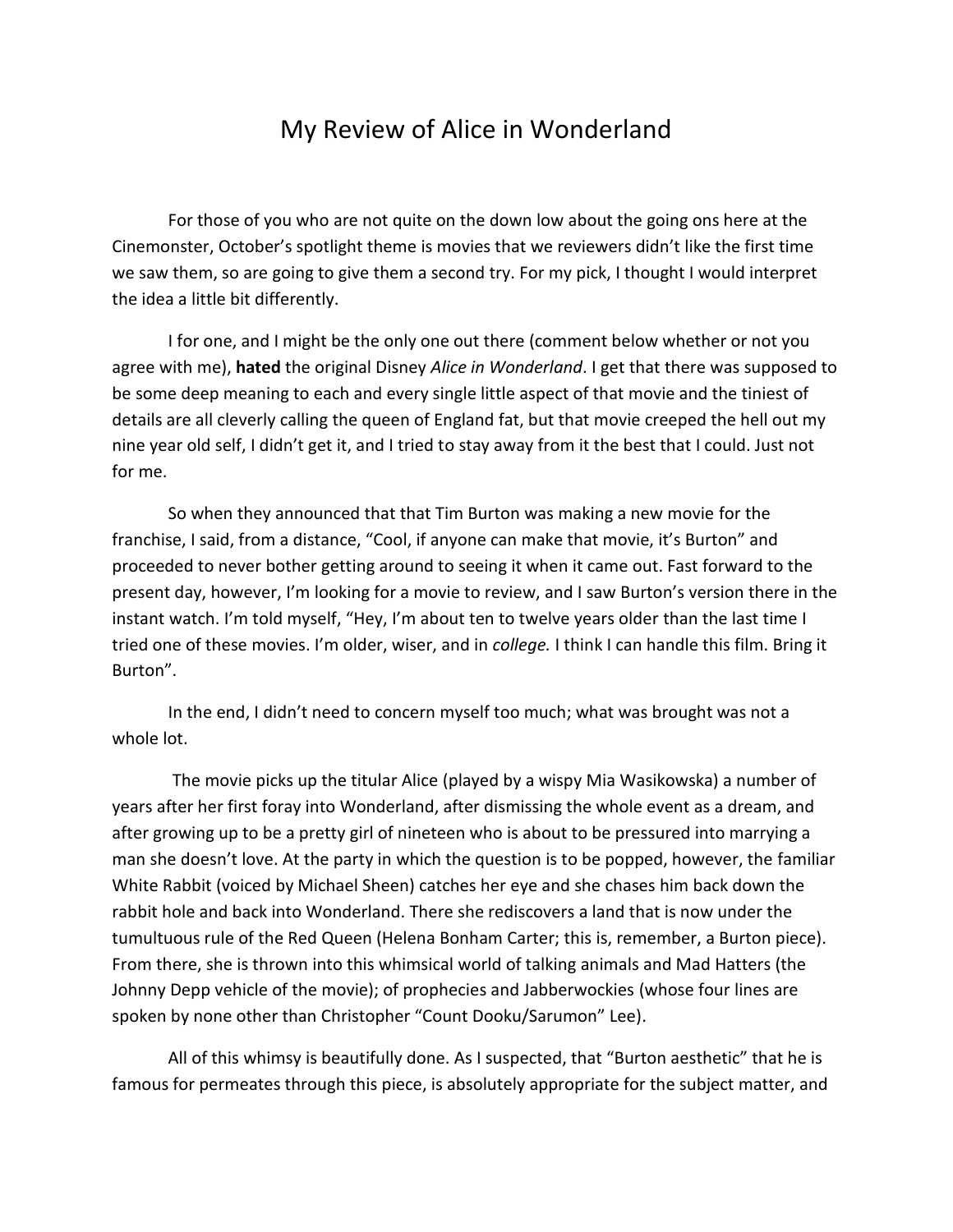consequently, *Wonderland* is unmistakably one of his movies. This so closely uses the zany, phantasmagorical visual style of Burton's other movies that *Wonderland* could practically be called the spiritual sequel to 2005's *Charlie and the Chocolate Factory*. Of course, that is also a negative trait to the movie; so much of it **does** feel reused, recycled, and reprocessed that it hardly stands out in his body of work. While the sweeping landscapes are expertly rendered, they have exactly the same dreary morbid qualities of all of his other work, but actually toned down a bit for the PG rating. He took no chances with the design of the movie; it was all rather tame, which is a shame, considering the nonsensicality of the source material; there was a lot he could have ran with. This is a movie that could have been as "far down the rabbit hole" as *The Nightmare Before Christmas*, although Burton only produced that one. Instead, he could have at least aped things from his own version of *Nightmare, Corpse Bride* to spice things up a bit*.* Instead, what was made was a shame because he uses all of this technology to create a really slick product, but underneath that slickness is such a cookie cutter design.

When the design chose not to bring its A game to the table, apparently the script followed suit; though it's really a chicken or the egg conversation between the two. For all of the blandness of the design work, the movie really didn't have much going for it coming from the script. While the narrative relies heavily on the second book of the series, *Beyond the Looking Glass*, for its themes, characters, and locations, it also pulls a lot from the first and more familiar novel, such as the quintessential Mad Hatter. What this means is a totally new script that doesn't resemble either story very much past using the characters from the books it's adapting. In a way, it becomes fun to point out all the different references throughout the movie with their various winks and nods to what came before it, but that can't quite make things ok. Love them or hate them, Carroll's novels had a complex point to them, and while nine year old me had no patience or appreciation for his insane satire, the books where clever, intelligent, and most importantly, specifically put together. For Burton and his crew to come in and pick and choose what to use and what to throw out, to patch together a new movie from such intricately woven stories just ended up falling flat. Sure it's cute to see Johnny Depp play Johnny Depp as the Mad Hatter, but the commentary that the original character made was completely lost in this Hollywoodized action/adventure plot. Instead of following suit of the original whimsical stories which teetered on the edge of insanity, Burton chose to stick with the plain old "hero's quest" archetypal story that we all know so well. As with the design work, while Burton has shown us before that he is no stranger to the bizarre, instead of taking this opportunity to push boundaries with the plot, he played it safe and rehashed another standard movie.

As for the performances, everyone was right where they needed to be. The movie had such an unbalanced big-name star-to-easiness-of-role ratio that there weren't really any stinkers. Burton clearly started the casting process by establishing his heavy hitters first with